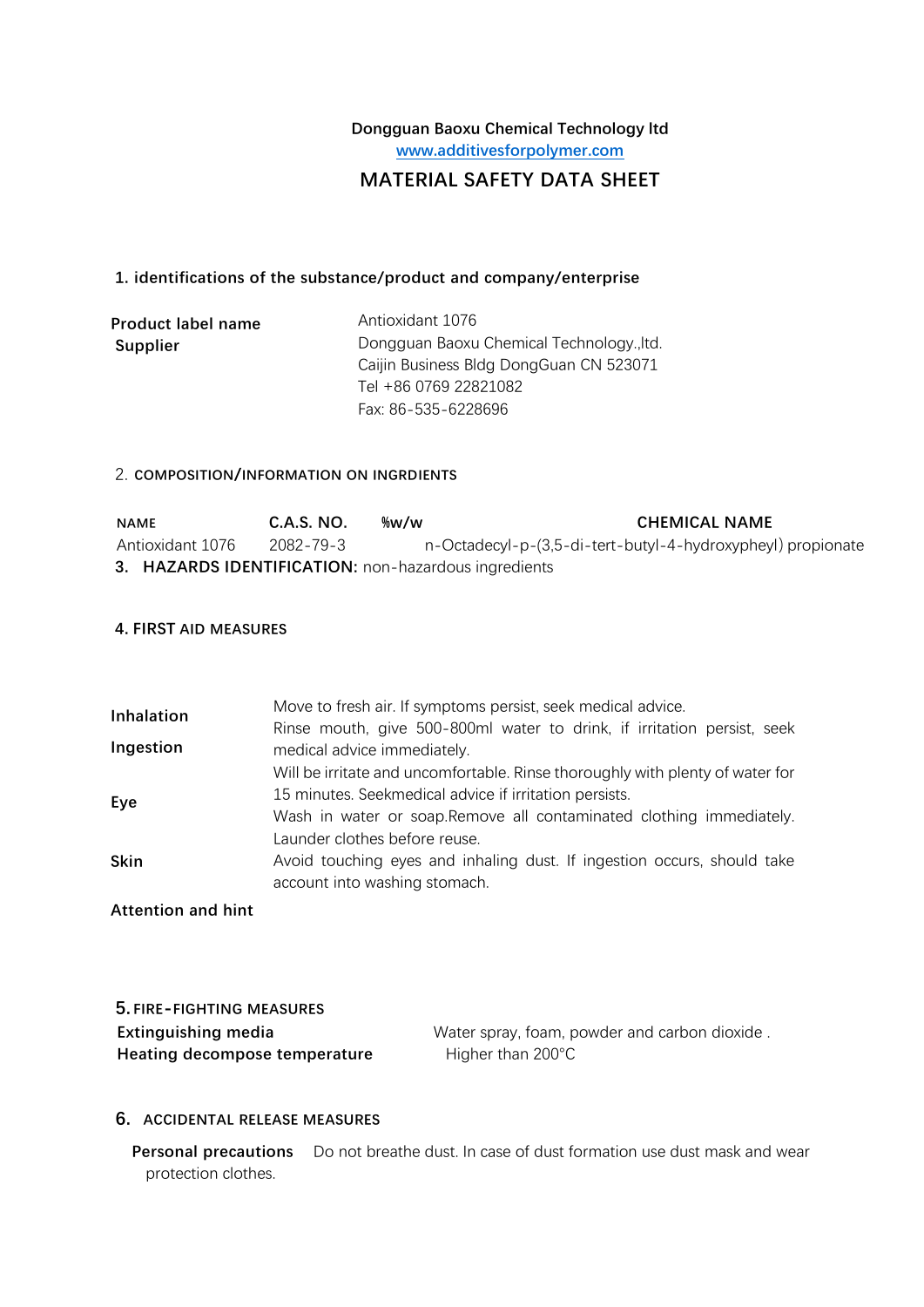| Methods for cleaning up        | Collect as much as possible in a clean container for        |
|--------------------------------|-------------------------------------------------------------|
| (preferable) reuse or disposal |                                                             |
|                                |                                                             |
| <b>Precaution</b>              | Avoid inhalation and contact with skin. Keep the fresh air. |

| 7. HANDLE AND STORAGE                      |                                                        |
|--------------------------------------------|--------------------------------------------------------|
| <b>Handling</b>                            | Avoid contact with skin                                |
|                                            | Follow normal industrial hygiene standards Fire and    |
| explosion prevention<br>combustion in high | Keep away from sources of ignition-No smoking. If      |
|                                            | temperature, will occur CoCo2 and other dangerous gas. |
| <b>Storage requirements</b>                | Store at cool and well ventilated place                |
|                                            | Store in a dry place                                   |

#### **8. EXPOSURE CONTROLS/PERSONAL PROTECTION**

Engineering controls: store and use only with safety shower, eye washer and adequate ventilation. Respiratory protection: Full face mask with proper cartridges. Eyes protection: Safety goggles or face shield Skin and body protection: safety shoes, chemical-resistant apron with elastic cuff. Hand protection: chemical-resistance gloves.

## **9. PHYSICAL AND CHEMICAL PROPERTIES**

| Appearance                          | White crystal powder |
|-------------------------------------|----------------------|
| Odor                                | Nο                   |
| <b>Melting point</b>                | $50 - 55$ °C         |
| <b>Boiling point</b> No information |                      |

## **10.STABILITY AND REACTIVITY**

| <b>Stability</b>           | Stable under handling conditions                                 |
|----------------------------|------------------------------------------------------------------|
| <b>Conditions to avoid</b> | Avoid contact with strong acid and strong alkali and oxidant and |
| static electricity.        |                                                                  |

## **11.TOXICOLOGICAL INFORMATION**

|             | Acute toxicity Oral LD50 >10000-15000 mg/kg (rat) Irritation |
|-------------|--------------------------------------------------------------|
| Skin        | Slight irritation to skin                                    |
| Eve         | Minimally irritating                                         |
| Sensitivity | no                                                           |

**Chronic toxicity** no